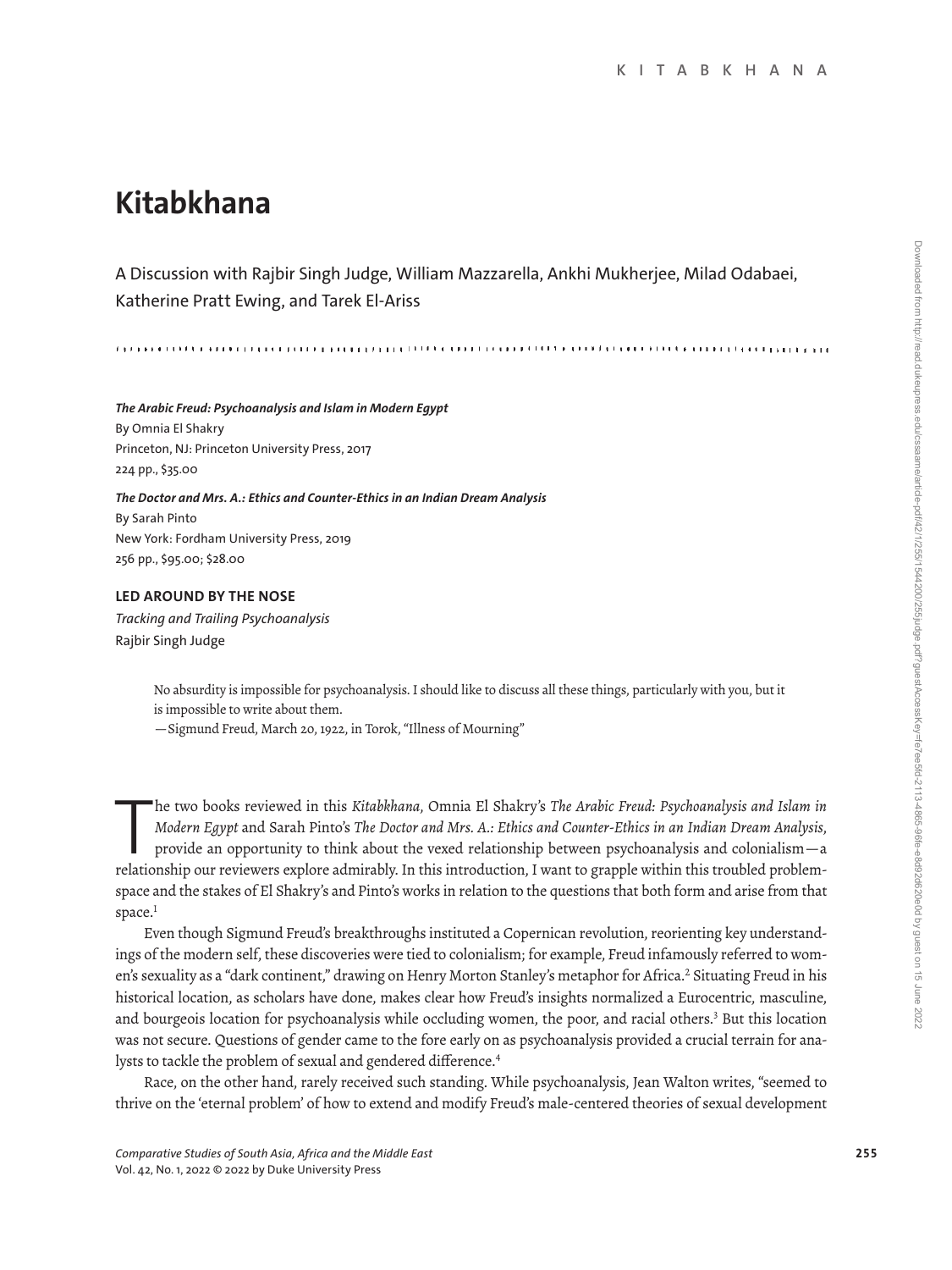so that they would be equally as applicable to women, it shrank from the charge it was focused too narrowly on the subjectivity of white, European patients who provided the clinical material from which it was elaborated."5 The ethnocentrism of psychoanalysis then was "relegated to the 'outside' of what was becoming a powerful and influential institution."6 Diagnoses of pathology in a clinical setting were indeed crucial within colonial practice as the clinic became a key disciplinary institution to correct the native who was perceived as anterior to the time of the normative psychoanalytic subject.<sup>7</sup>

And yet, scholars have argued psychoanalysis cannot be reduced to its colonial setting. For Kris Manjapra, psychoanalysis created a "dialogic arena" as it "emerged out of the interactions between diferent centers of intellectual power in diferent parts of the world"; it was, he claims, "co-constituted by a worldwide group of scholars who felt themselves to be exiles, castaways, or critics from the nineteenth-century vision of a progressive enlightened European universalism."8 Non-Western analysts, then, did not simply imitate understandings derived from the West, because psychoanalysis undid the idea of a unitary West itself. Psychoanalysis thus provided analysts like Girindrasekhar Bose (1887–1953), the founder of the Indian Psychoanalytic Society in 1921 who communicated with Freud directly, a method to consider the psyche in a way that "trespassed the constraints of British colonial science."9 Psychoanalysis was conducive to this trespass since, as the argument goes, it created an enchanted world that challenged diferent forms of social domination for Freud and his interlocutors. In this enchanted world, we learn how the colonized did not appropriate European thought in their engagement with psychoanalysis; rather psychoanalysis expanded the "scope for intellectual action and social interaction."10

Trouble remains, however. Even if we rethink the encounter between Bose and Freud as one irreducible to a European setting or an instance of "bad faith" to a European copy, are there "structural factors within psychoanalytic theory that may act to exclude non-Western theorists," factors such as race?<sup>11</sup> Enchantment might be diferentiated. Freud's experiences as a Jew in Vienna, for example, might not create the same world as the polytheist in Calcutta; limits, not dialogue, come to the fore. We then have to contend with how, Kalpana Seshadri-Crooks perceptively writes, "the exclusion of the non-Western analyst is largely founded on Freud's (tenuous) theories of culture and his delineation of

the civilized man as a monotheistic subject progressing toward secularism."12 Rather than occupying an enchanted world together, we learn that Freud evaded Bose's speech, because, Seshadri-Crooks continues, "it was too anomalous, and his theory could not accommodate a mother worshipping polytheist as an analyst or subject."13

This insight does not require a rejection of psychoanalysis;14 rather, scholars have dwelled within the limits and contradictions that arise with psychoanalysis that can be neither historized nor theorized away. For Ashis Nandy, this encounter did not occur in a shared world, but a contradictory one that splintered. The encounter, he writes, "fractured self-definitions not only of Bose but of many others involved in similar enterprises."15 How do we dwell in these fractures? Well, for one, these fractures are not analogical across time and space, but are situated within diferent historical contexts. Recall Frantz Fanon's encounter with the white child and the child's constituting gaze that "sealed [Fanon] into that crushing objecthood."16 We learn how beneath the "burden of that corporeal malediction" operates a "historico-racial schema."17 Fanon then "intrudes upon an idealism of the Lacanian apparently 'color-free' model"—the imaginary identification of the self in the mirror stage—because the mirror state is also, for Fanon, a matter that was historically and materially constituted in his reinscription of psychoanalysis.18

One could still argue that psychoanalysis adequately conceptualizes the "fractured self-definitions" that Nandy foregrounds, making the history of psychoanalysis richer and compatible with its theoretical discoveries. Fanon's understanding, then, would be precipitated by psychoanalytic history and theory in Europe. But perhaps the history of psychoanalysis cannot be rendered consistent with its theory since limits return.19 A focus on reinscription refuses to mollify contradiction by referring to an earlier theoretical revelation always already present in psychoanalysis. Instead, to reinscribe psychoanalysis is to grapple with the arising contradictions in their particularities in order to elucidate them, not to settle them.<sup>20</sup> Psychoanalysis might provide resources that make it attuned to reinscription because it is not an explanatory discipline or simply a historical one. It is instead a mode to create within what is a vertigo. As Joan Copjec writes, "Psychoanalysis maintains that we do not really know what values we hold or why we hold them. Our task is thus not to divest them of their particularity, but to cre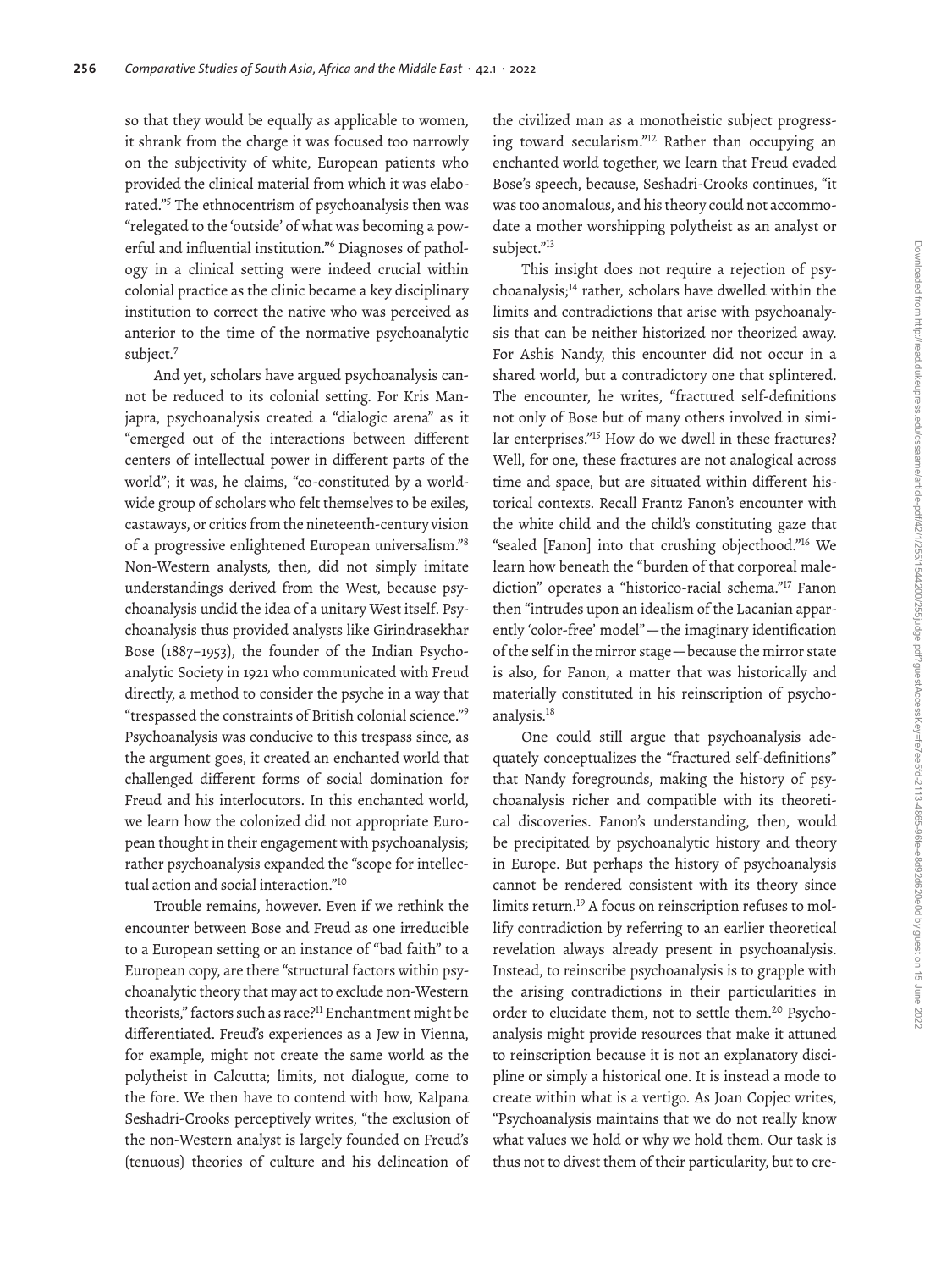ate particular forms in which they can be recognized, by ourselves and by others."21

Psychoanalysis, therefore, cannot be, to follow Ranjana Khanna, "a contextless theory," but neither can it be reduced to a historicism.<sup>22</sup> We have to think of the 'worlding' of psychoanalysis in its use, but one that does not merely augment the history of psychoanalysis.23 Psychoanalysis is then rethought.<sup>24</sup> It is, Maria Torok observed, "neither dogmatic nor the art of mindless application."25 Instead, Torok argues, "making use of its rigorous methods, psychoanalysis can progress on the path of theory as well as practice as a living and constantly renewable science."26 Practice is crucial since in its attempt to transform the normative bourgeois subject, there is not merely theory, but analysis. Analysis is an attunement that is only possible, Katherine Ewing has shown, within an attitude of play.<sup>27</sup> Analysis is a "form of play, a trial run, or an illusory *mimesis* of reality" to follow John Forrester.<sup>28</sup> In its mimicry of reality in the clinic, the world as such becomes unstable as it becomes "almost the same, but not quite" as representational authority splits and a vertigo ensues.<sup>29</sup> Fanon taught us this lesson he learned in the clinic during the Algerian War. Fanon comes to understand, David Marriott writes, that the dissymmetry between me and notme opens "onto a more vertiginous absence between the *I* and the *it*, and this absence cannot simply be represented by disalienation, nor is it simply linked to colonial racism."30 The goal, in other words, is not simply corrective self-seeing historically, but "to engage the vertigo of existence" as we learn from Stefania Pandolfo. This vertigo becomes an "ethical site of vision" to make a leap beyond.31 Some call this *decolonization*.

Omnia El Shakry's *The Arabic Freud* grapples within this vertigo in the travel of Freud to postwar Egypt—in both its philosophical and pragmatic components—in relation to the modern self. To do so, El Shakry centers the creative encounter between psychoanalysis and Islam. This encounter is not a site of epistemic violence or duplication, but one that attunes us to how a tradition is subject to continuous reinterpretation within a given form.32 El Shakry importantly argues that her goal is not to collapse distinctions between the two traditions, but "to allow each to view the other as an aperture within which a certain form of lucidity becomes possible" (11). In so doing, El Shakry exerts pressure on psychoanalytic thought and, therefore, renews it in Torok's sense. For example, we learn how Yusuf Murad (1902–66) revised psychoanalysis while also exceeding the limitations of psychoanalytic theory. This is clear in Murad's attempt to hold the possibility of unity in a multiplicity even while acknowledging the constitutive alienation of the subject (33). We can only understand these theoretical maneuverings, El Shakry maintains, if we pay attention to how Murad relied on earlier prepsychoanalytic traditions, notably the work of Ibn 'Arabi. And these interests are reflected more broadly in the journal Murad coedited from 1945 to 1953, *Majallat 'Ilm al-Nafs.* To give one example of these interests: the relation between self and other took on a radically diferent meaning as social life became crucial against the self. Indeed, Egyptian writers preferred those who "lauded the collective nature of self-hood" and critiqued the position of egocentricity (36–37).

El Shakry then does not simply provincialize psychoanalysis's European provenance. Rather, she demonstrates how it was rethought by showing the importance of Islam in reinscribing psychoanalysis in Egypt. In this reinscription, we cannot, she writes, "presuppose originals and bad copies of the modern subject" since it is constitutively marked by a vertigo (11). Still, we have to attend to the diferent "ontological and epistemological stakes" of this vertigo even though there are elective affinities between, for example, Sufism and Lacanian psychoanalysis (59). But we also learn how psychological theories could be reinscripted to serve disciplinary projects and prescriptive visions of the postcolonial subject; criminal psychology is but one example. Though there was, El Shakry notes, a "translatability between the political programs of the postcolonial state and Murad's psychological theories," this was so because the Free Officers who led Egypt's 1952 revolution lifted parts of Murad's project while discarding and disarticulating others such as "the revival of hermeneutics and ethics as well as the critique of instrumental rationality, positivism, and progressivism" (39).

We return to El Shakry's initial question, How do traditions encounter each other? For El Shakry, this requires we "open ourselves to an ethical encounter with the Other" that does not simply incorporate that Other; beware the "phantasmatic lure of the 'I'" (114). El Shakry's work in this sense is more than simply an intellectual history. It focuses on an encounter between two traditions in order to model how learning can take place ethically—a learning that refuses to harmonize the world as it remains unruly. But learning, too, could be circumvented; renewal is not to be necessarily celebrated.

Sarah Pinto's *The Doctor and Mrs. A.* takes a diferent route, even though Pinto, too, stages an encounter between psychoanalysis and Hindu epics, the *Mahab-*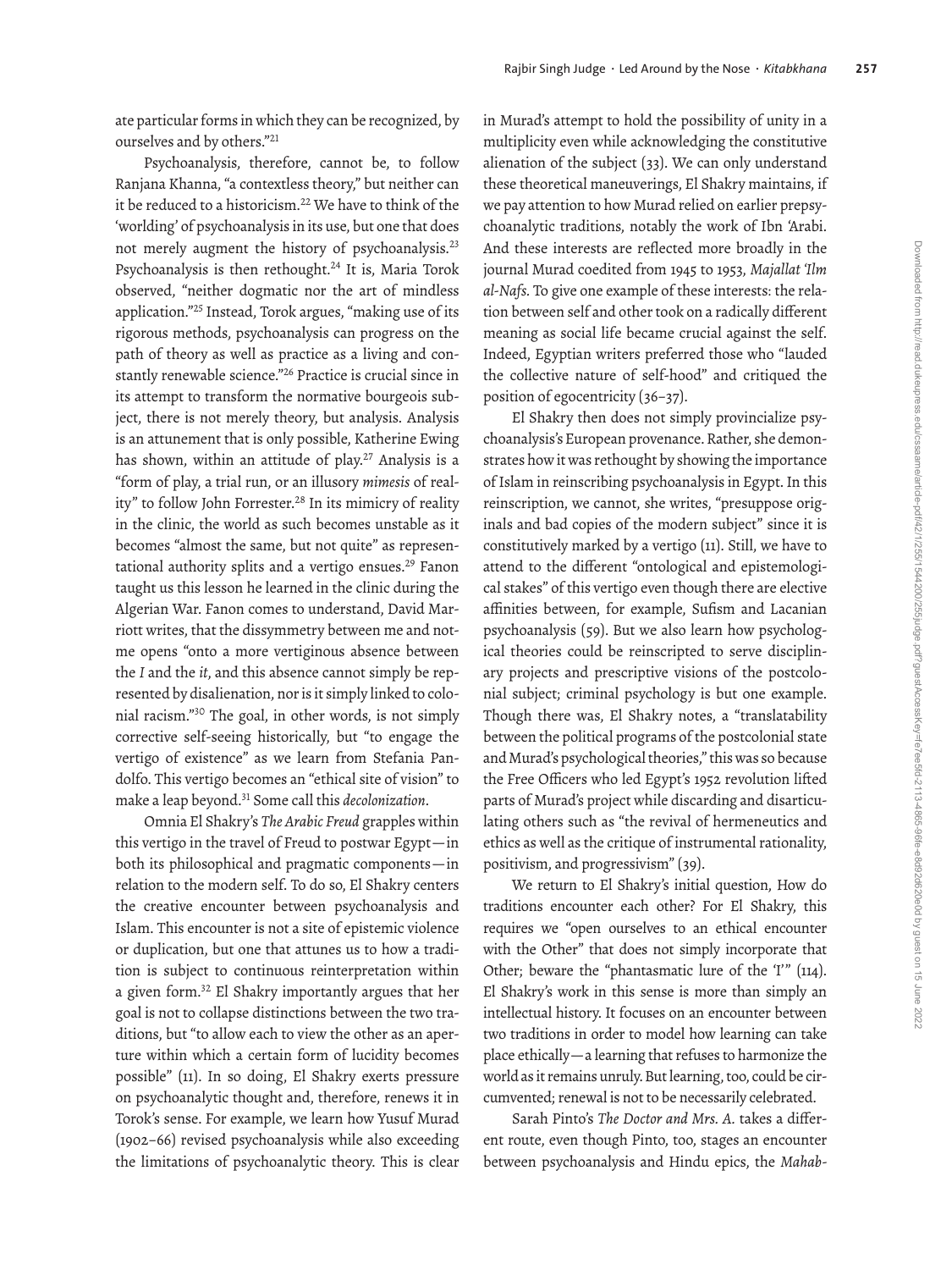*harata* and *Ramayana*, in colonial Panjab.33 Crucially, Pinto reorients our entry into the problem-space by turning our attention to the analysand, Mrs. A., while largely eschewing Satya Nand, the analyst, and his Objective Method.34 Mrs. A.'s contribution takes center stage, notably her foregrounding of Hindu mythopoetics into her stories, especially women such as Draupadi, Shakuntala, and Ahalya. Whereas the analyst sought to interpret Mrs. A.'s invocations of the epics, particularly as Hindu socialism, Pinto cautions against this move; the stories cannot be restricted by the analytic setting. Satya Nand, for example, would become caught up in the thrill of the "analytic potential of epic heroines" and lose sight of the counter-ethical moments that emerged from Mrs. A.'s reflections, especially upon marriage. Counter-ethics then is crucial because it is "where a new or diferent idea about what is right, or good, or just, or livable came into view, often when Mrs. A. remade or revalued the terms that defined the ethic in question" (27).

It is not a tradition or a place that offers this opening, but gender.<sup>35</sup> As Pinto writes, "Gender offers a persistent framing of existence for counter-ethical imagining, as people disproportionately bear ethical stakes and create responses that offer a rhythm for wondering, making something new and funny and angry and beautiful of it all" (29). For example, to the ethic of marital emplacement which claimed to provide certainty, Mrs. A. professed a counter-ethic of singularity. Singularity was the threat to emplacement and, therefore, became the counter-ethic. If marriage ensured certainty, singularity would revaluate uncertainty. This was not cultural diference; Mrs. A. was not positioning "an Indian model of selfood juxtaposed with an insufficient or imposed Western one, or a constraining Indian model of womanhood rejected for a liberating cosmopolitan one" (75). Instead, singularity arose in the opposition to a specific social arrangement and position that made it possible to imagine an alternative. What we learn is that demarcations between, say, Indian and feminism, are not there, as Mrs. A. read self-determination and independence into the Hindu epics. We could say that ontological and epistemological stakes themselves are undone as the limits of horizons take hold in a counterethic (120–21). It is this restlessness, this constant line of flight that an analytic session cannot enclose, that interests Pinto. What we find is Pinto denies psychoanalysis a place as a tradition—refusing both co-constitution and reinscription—as it fragments in the counter-ethical moves of the analysand, which are but "temporary places we might stand" in a moment of unconstrained creativity (192).

William Mazzarella's essay brings El Shakry and Pinto together by noting that they "share a signature move: a staunch resistance to the kind of culturalist contextualization that deals in entities like *Indian* or *Egyptian* psychoanalysis" when thinking about the question of encounter. Mazzarella rightly homes in on the question of the hybridity paradox, "namely, the way that talking about how two entities are always already in hybrid relation with each other ends up re-reifying them as, precisely, two entities." Why not think from elsewhere without limits? Mazzarella pushes this question by reading El Shakry and Pinto together with psychoanalysis to go beyond accurate accounts, culturalism, and historicism. Here, Mazzarella asks about *jouissance*—"that elated attachment that goes beyond economy, beyond pleasure and pain, beyond good and evil, that compulsion to repeat that makes a mockery of any clear distinction between life and death drives" in order to consider affective and libidinal investments.

Ankhi Mukherjee too questions the encounters that Pinto and El Shakry stage, observing that "both works move beyond their initial 'psychoanalysis and religion X' formulation to imagine creative acts of ethical engagement and counter-ethics." Yet Mukherjee finds El Shakry does not go far enough, maintaining psychoanalysis as "pristinely itself " since Egyptian psychoanalytic thinking does not "lead to a robust revision of the monolith of psychoanalysis itself in the aftermath of foreign translations and extrapolations." Gender and sexuality are at the fore in this rethinking. Though Pinto is able to consider the ambivalence and moral complexity through counter-ethic notably in the tale of Ahalya, Mukherjee contends that El Shakry's rendering of Murad is unable to do so. Sexuality, once again, becomes critical to thinking about the travels and inscriptions of psychoanalysis. Conversely, she argues, centering Islamic forms of attunement, as El Shakry does, are a ploy to absolve Murad.

For Milad Odabaei, in contrast, El Shakry is able to rethink the questions of encounter by establishing the "significance of formal comparison with, and semantic expansion of, prepsychoanalytic Islamic discourses for the genesis of the psychoanalytic self in relation to representations of ethics, sexuality and law in modern Arab discourses." It is Islamic discourses that provide coherence to analytic, sexual, and juridical subjects as they become knotted together. Yet this is an openended effort since it is tied to a positive relation to the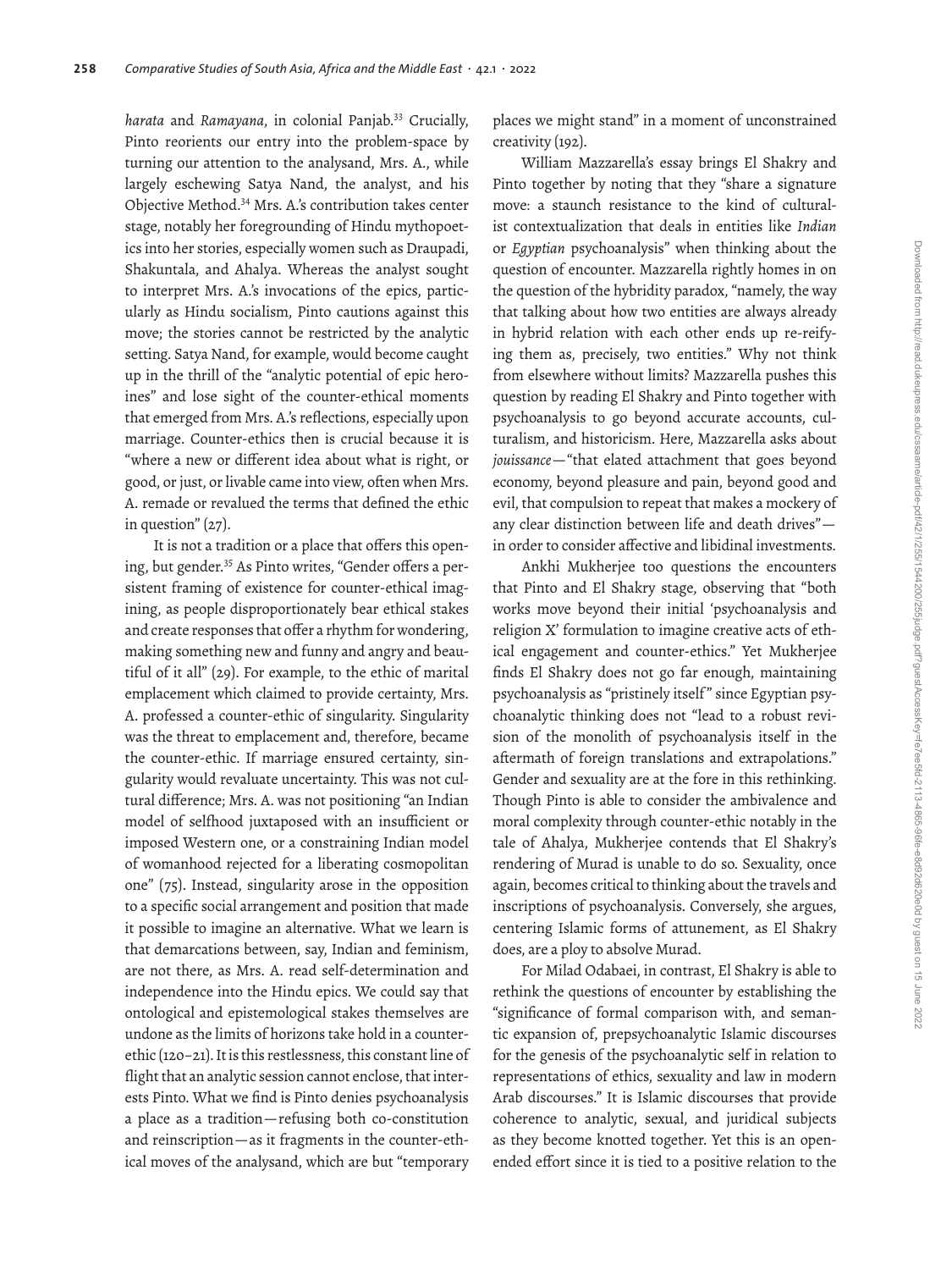drive as Mazzarella, too, emphasizes—one that does not absolve, but reckons with the emerging contradictions of the time and the limits of inherited discourses. This Lacanian reading, however, Odabaei finds, rests uneasily with Pinto's theorization of counter-ethic. This uneasiness has to do with the place of the analyst and scholar who helps navigate "the times and topographies of the unconscious and imagination" in the analytic setting. To forgo the analyst, Odabaei argues, "risks conceptually erasing the scholar and the ethical guide in the room (Satya Nand) and replacing him with a virtuous anthropologist." How does one then write speculatively "without taking for granted the discursive organization of human sciences including ethnography and psychoanalysis?" What possibilities exist for encounter with the other that do not reify the rationality of one when exploring the other? Odabaei offers a tantalizing answer as he grapples with the writing of Javed Tabatabai on Ibn Khaldun alongside the work of El Shakry and Pinto.

This question of the analyst also animates Katherine Ewing's evocative interrogations. She considers the space between the two texts to foreground how they "offer a fruitful path for psychoanalytically informed ethnographic research in the postcolony that does not rest on the violence that accompanied both colonial psychoanalysis and anthropology." Ewing emphasizes that El Shakry rethinks this violence by giving ethnographic life to a diferent form of psychoanalysis that rejected the secularizing tendencies in Freud's theory. Psychoanalysis is no longer a universal theory, but an ethical project crucial to the postcolony. In contrast, Ewing is troubled by Pinto's dismissal of the analytic setting. Analysis is only a backdrop to Mrs. A.'s creative lines of thought rather than a crucial practice. Ewing interrogates this rejection of the psychoanalytic method, asking us to consider transference in Lacanian psychoanalysis in particular. Lacan's theorization of transference, Ewing insists, offers a practice that does not require an "interpretive imposition" or a resolution. Instead, Ewing claims the psychoanalytic method requires listening for the other's truth and desire while being attentive to one's own as well. In this process, Ewing teaches us to become attentive to unresolved conflicts and tensions and the fantasies that are provoked by them.

Finally, in the last essay, we return to the vertigo. Is there a way "to read Freud's text and our relation to it not in order to uncover Freud's truth or express loyalty to his theses and legacy"? For Tarek El-Ariss, there is a way to read in this manner especially when encountering psychoanalytic texts. Freud, for example, allowed himself, El-Ariss writes, "to free associate as he recalls and then interprets Irma's dream." There is vulnerability in this reading practice as connections are exposed and comparative frameworks activated. Freud's work of theory turns into "a work of imagining." El-Ariss locates this practice in the work of El Shakry and Pinto. Freud is no longer self-contained, but "becomes irretrievable or absorbed consciously and unconsciously by psychological, national, and literary projects that connect Egypt to India and beyond." The very temporal movements demanded by modernity that locate origins and influence become untenable. Yet how they rethink the linear reading of influence and resistance is diferent. In Pinto's work, this happens through multiple and uneven ways of reading that break through location and tradition. El Shakry, on the other hand, El-Ariss writes, "allows us to sit with concepts and traditions and engage their development on their own terms." The modern is not a negation or an epistemic rupture, but multiple discourses continue to operate within it. And, therefore, multiple readings remain possible; El-Ariss points to his own reading of madness as *junun*, which doubles as queerness and possession—a resonance he sees in El Shakry's work. These connections are crucial because as they proliferate we are forced to engage that vertigo again as we wonder, as El-Ariss does, "are we in Freud or in Ibn 'Arabi?"

If we return again to our initial line of inquiry—the relationship between psychoanalysis and colonialism the point might be not to directly solve the relationship. The task might be instead "to track and trail the unconscious through thick and thin, and allow [ourselves] to be led around by the nose by it."36 This tracking requires a certain respect, a deference, as one engages this inaccessible space. But inquiry can also desecrate, enclosing, which can explain the anxiety that emerges as the answers themselves become monstrous. This is what we learn from El Shakry and Pinto: diferent ways to track and trail the unconscious while maintaining that respect with a certain patience attuned to accretions that are irreducible.

**Rajbir Singh Judge** is assistant professor of history at California State University, Long Beach. He specializes in the intellectual and cultural history of South Asia.

### **Notes**

1. I borrow *problem-space* from David Scott. See Scott, *Conscripts of Modernity*, 4.

2. Khanna, *Dark Continents*, ix, 48–52.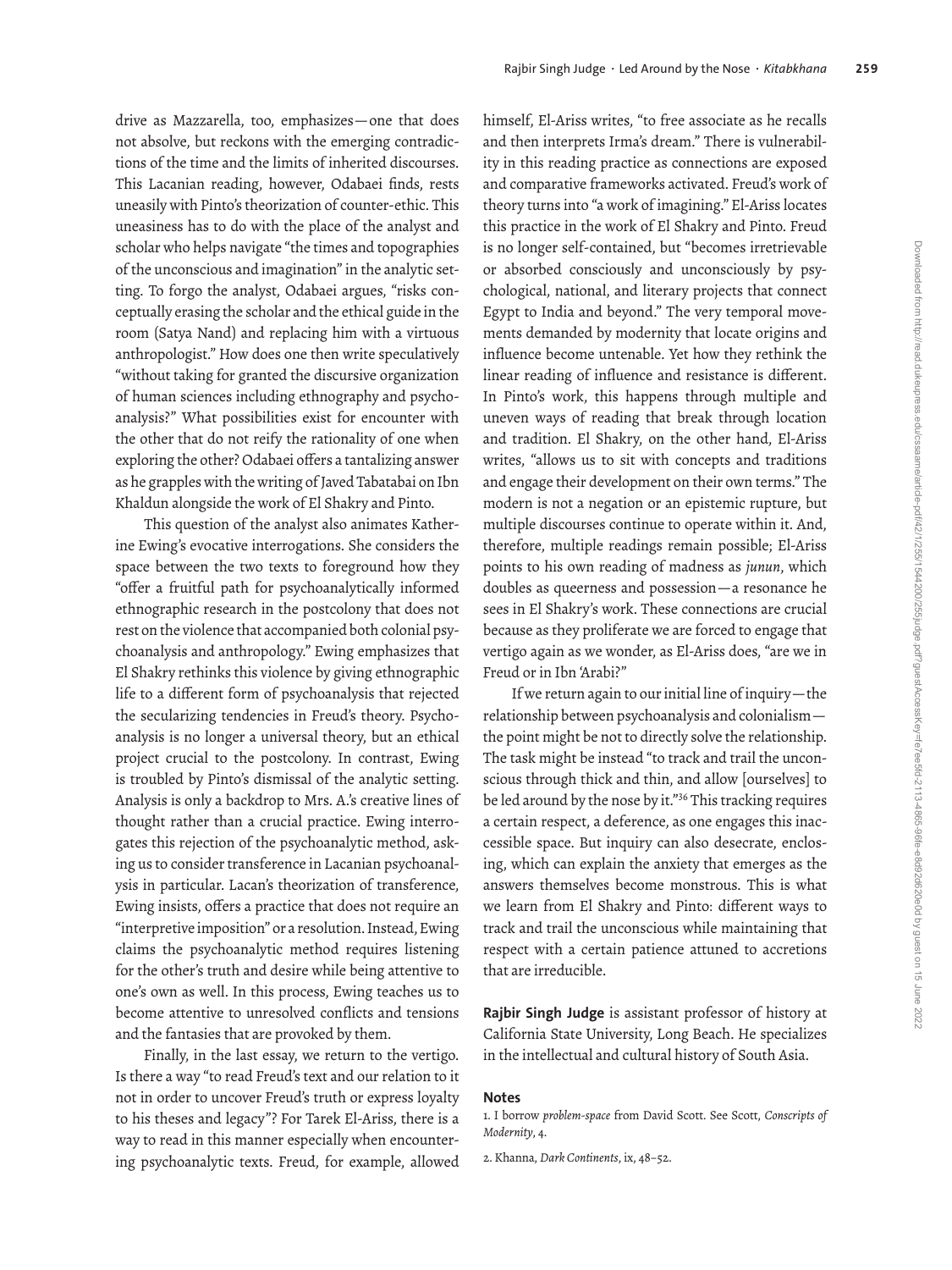#### 3. Seshadri-Crooks, "Primitive as Analyst," 194.

4. The literature is vast. For example, see Klein, *Selected Melanie Klein*; Riviere, "Womanliness as a Masquerade"; Horney, *New Ways in Psychoanalysis*; Mitchell, *Psychoanalysis and Feminism*.

- 5. Walton, *Fair Sex, Savage Dreams*, 2.
- 6. Walton, *Fair Sex, Savage Dreams*, 4.

7. The literature on madness and the clinic in the colony is vast. See Vaughn, *Curing Their Ills*; Sadowsky, *Imperial Bedlam*; Anderson, Henson, and Keller, *Unconscious Dominions*; and Linstrum, *Ruling Minds.*

8. Manjapra, *Age of Entanglement*, 211.

9. Manjapra, *Age of Entanglement*, 213. For more on psychoanalysis and India, also see Hartnack, "British Psychoanalysts in Colonial India," "Vishnu on Freud's Desk"; Kapila, "'Godless' Freud and His Indian Friends."

- 10. Manjapra, *Age of Entanglement*, 221.
- 11. Seshadri-Crooks, "Primitive as Analyst," 187.

12. Seshadri-Crooks, "Primitive as Analyst," 178. For the philosophical assumptions that undergird Freud's work, see ffytche, *Foundation of the Unconscious*, 23.

- 13. Seshadri-Crooks, "Primitive as Analyst," 199
- 14. Khanna, *Dark Continents*, 179.
- 15. Nandy, "Savage Freud," 83.
- 16. Fanon, *Black Skin, White Masks*, 109.

17. Fanon, *Black Skin, White Masks*, 111. Spillers, likewise, centers the question of the historico-racial schema thinking with the *African Oedipus*. She writes, "The riddle of origin that the Oedipus myth is supposed to constitute, first, as a crisis, then as a resolution of order and degree, was essentially canceled by the Atlantic trade, as the 'crisis,' for all intents and purposes, has continued on the other side, the vantage from which I am writing" (732). See Spillers, "Psychoanalysis and Race."

18. Khanna, *Dark Continents*, 174. See Fanon's footnote on Lacan in *Black Skin, White Masks,* 124–26n25. Also see Marriott, *Whither Fanon?*, 67–68.

- 19. I borrow from Seshadri-Crooks, "Primitive as Analyst."
- 20. Pandolfo, *Knot of the Soul*, 174.

21. Copjec, cited in El Shakry, Pursley, and McKusick, "Introduction," 273.

22. Khanna, *Dark Continents*, 64. For more on psychoanalysis and historicism, see Copjec, *Read My Desire.*

23. Khanna, *Dark Continent*, 64. To think against augmenting the history of psychoanalysis, I am thinking of the importance of the "act" or "leap" in Lacanian theory and in the work of Fanon. See Pluth, *Signifiers and Acts*; and Pandolfo, *Knot of the Soul*, 243.

- 24. El Shakry, Pursley, McKusick, "Introduction," 271.
- 25. Torok, "Story of Fear," 186.
- 26. Torok, "Story of Fear,"186.
- 27. Ewing, *Arguing Sainthood*, 196–97.
- 28. Forrester, *Seductions of Psychoanalysis*, 154.
- 29. Bhabha, "Of Mimicry and Men," 92.
- 30. Marriott, *Whither Fanon?*, 64.
- 31. Pandolfo, *Knot of the Soul*, 243.

32. This would be a discursive tradition as Talal Asad has importantly theorized. El Shakry notes this debt; see El Shakry, *Arabic Freud*, 117n6; hereafter cited in the text.

33. Encounter, however, might not be the right word since, for Pinto, to speak of encounter ignores "cross-fertilization," and "intertwined pre-histories mediated by roving ideas and narratives." Pinto, *Doctor and Mrs. A.*, 22; hereafter cited in the text.

34. This does not mean Pinto dismisses Satya Nand. Still, Pinto is ambivalent toward Satya Nand, writing his sections can "easily dominate the case and they are certainly where we are meant to look." But against this analysis, "there are also moments when it feels as if a door flies open and the wind blows those papers to the floor, when I am startled into looking elsewhere, looking outside" (87).

35. Pinto does admit "that there is something about Hindu mythopoetics (to stand in a place) that makes this form of engagement possible" (30). There are, moreover, historical reasons including "revolutionary Bhagat Singh's ethic unifying death and hope" (25).

36. Jacques Lacan, *Le séminaire de Jacques Lacan, Livre XXI: Les nondupes errent*, cited in Fink, *Lacan on Love*, 206.

#### **References**

- Anderson, Warwick, Richard C. Keller, and Deborah Jenson, eds. *Unconscious Dominions: Psychoanalysis, Colonial Trauma, and Global Sovereignties*. Durham, NC: Duke University Press, 2011.
- Bhabha, Homi. "Of Mimicry and Men: The Ambivalence of Colonial Discourse." In *The Location of Culture*, by Homi Bhabha, 85–92. London: Routledge, 1994.
- Copjec, Joan. *Read My Desire: Lacan against the Historicists*. Cambridge, MA: MIT Press, 1994.
- El Shakry, Omnia. *The Arabic Freud: Psychoanalysis and Islam in Modern Egypt*. Princeton, NJ: Princeton University Press, 2017.

El Shakry, Omnia, Sara Pursley, and Caroline McKusick. "Introduction: Psychoanalysis and the Middle East: Discourses and Encounters." *Psychoanalysis and History* 20, no. 3 (2018): 269–75.

- Ewing, Katherine Pratt. *Arguing Sainthood: Modernity, Psychoanalysis, and Islam*. Durham, NC: Duke University Press, 1997.
- Fanon, Frantz. *Black Skin, White Masks*, translated by Charles Lam Markmann. New York: Grove, 1967.
- ffytche, Matt. *The Foundation of the Unconscious: Schelling, Freud, and the Birth of the Modern Psyche*. Cambridge: Cambridge University Press, 2012.
- Fink, Bruce. *Lacan on Love: An Exploration of Lacan's Seminar VIII, Transference*. Malden, MA: Polity, 2016.
- Forrester, John. *Seductions of Psychoanalysis: Freud, Lacan, and Derrida*. Cambridge: Cambridge University Press, 1990.
- Hartnack, Christiane. "British Psychoanalysts in Colonial India." In *Psychology in Twentieth-Century Thought and Society*, edited by Mitchell G. Ash and William R. Woodward, 233–51. Cambridge: Cambridge University Press, 1987.
- Hartnack, Christiane. "Vishnu on Freud's Desk: Psychoanalysis in Colonial India." *Social Research* 57, no. 4 (1990): 921–49.
- Horney, Karen. *New Ways in Psychoanalysis*. New York: Norton, 1929.
- Kapila, Shruti. "The 'Godless' Freud and His Indian Friends: An Indian Agenda for Psychoanalysis." In *Psychiatry and Empire*,